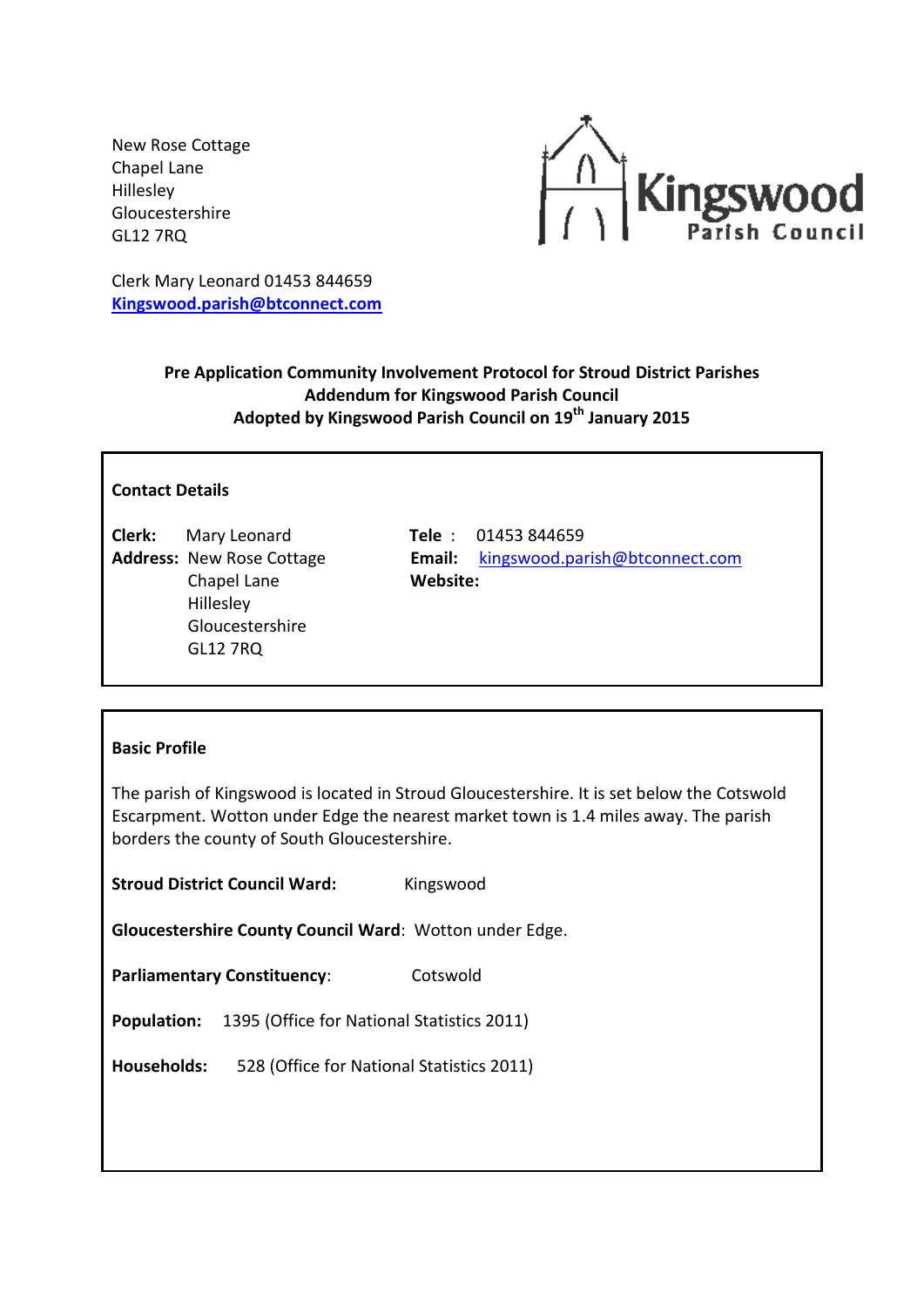## **Local Facilities**

*For example, school, hall, church, recreation ground, playing fields, shops, pubs.*

| Schools:          | Kingswood Primary School                                                                                                           |
|-------------------|------------------------------------------------------------------------------------------------------------------------------------|
| <b>Churches:</b>  | St Mary's<br>Kingswood Congregational Church                                                                                       |
|                   | <b>Community Facilities: Kingswood Village Hall</b><br>Kingswood Playing Field<br><b>Tubbs Turf Multi Sports</b><br>St Mary's Room |
| Shop/Pub/Leisure: | Spar and Post Office<br>Dinnywicks Pub<br>B&F Gym<br>The Abbey Gateway                                                             |

# **Local Groups and Organisations**

*For example, civic society, footpaths group, women's institute, football club.*

Jubilee Club Kingswood Village Association Kingswood Historic Society Kingswood School Association Kingswood Football Club Kingswood Historical Society Kingswood Playgroup and Toddlers Kingswood Village Cricket Club WI